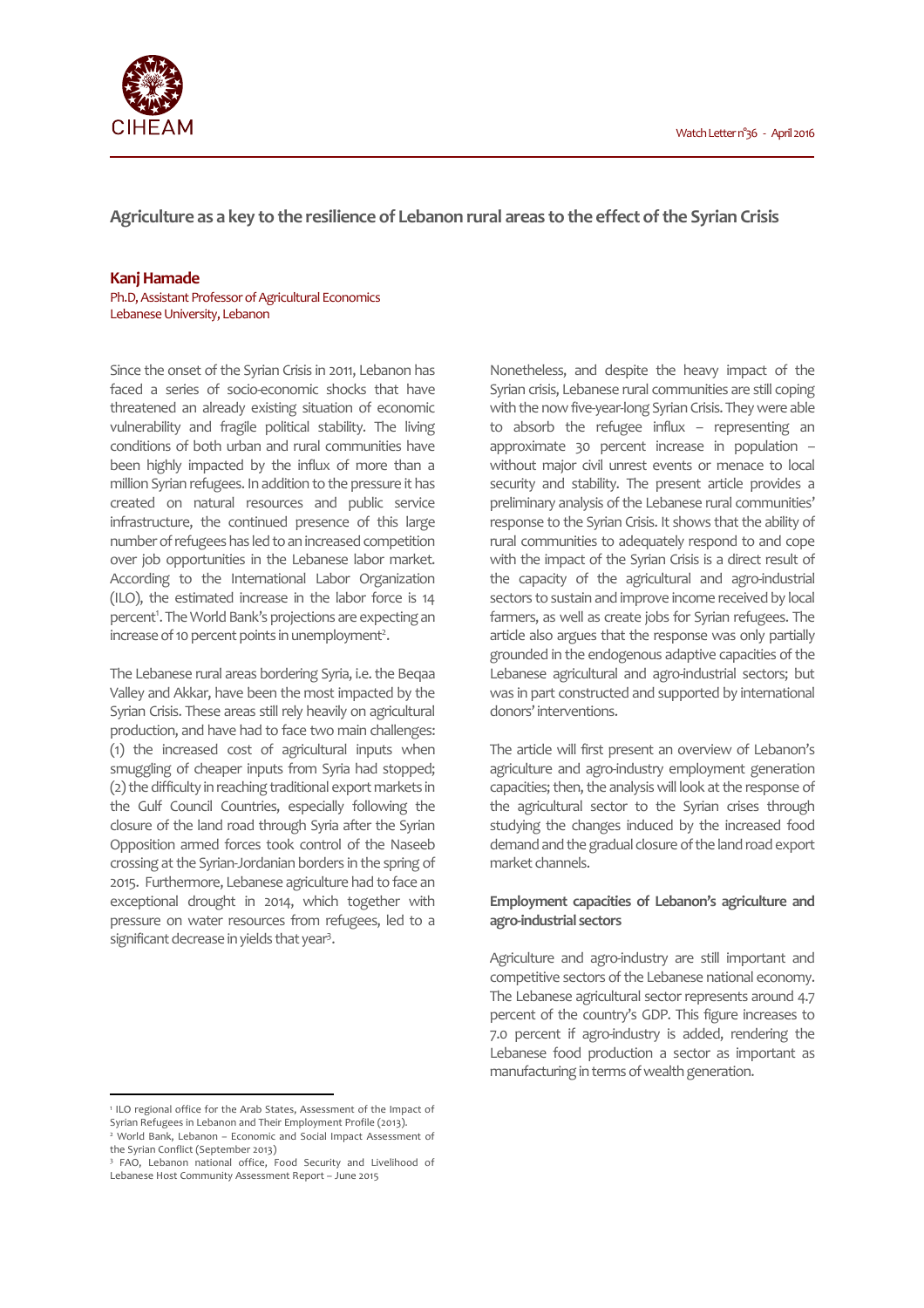

Both sectors combined employ on full-time basis 11.5 percent of the Lebanese labor force (6.5 and 5.0 percent for agriculture and agro-industry respectively). If part-time jobs and secondary income generation activities are taken into consideration, it is estimated that approximatively 20 percent of the Lebanese households receive a primary or secondary income from agriculture and agro-industry<sup>4</sup>. This figure increases in the Beqaa valley and Akkar<sup>5</sup>, the areas that are the most impacted by the Syrian refugee crisis.

In addition to the 170,000 registered part-time and fulltime Lebanese farmers (and/or landowners), figures based on the Lebanese Ministry of Agriculture and FAO 2010 agricultural census estimate that agriculture employs approximatively 85,000 permanent agricultural workers. It also requires approximatively 11 million working days from seasonal workers – or the equivalent of approximatively 167,000 workers who are working on a 25 percent part-time equivalent. Based on interviews and field observation, it can be assumed that 80 percent of these workers are Syrian, which leads to the conclusion that approximately 200,000<sup>6</sup> Syrian workers are employed either on a full-time or part-time basis by the agricultural sector in Lebanon.

Given these figures, it is can be postulated that the ability of rural areas to sustain the influx of refugees is in effect partly due to the fact that many of the refugees consisted either of the families of permanent Syrian workers in Lebanon, or of seasonal workers and their families who used to come to Lebanon during certain harvest seasons. In other words, the Lebanese agricultural and agro-industrial sectors were sustaining the lives of thousands of Syrian families through remittances being sent to Syria before the onset of the Crisis, and continue to sustain these families with similar wages, but now as refugees coming from the other side of the border. Furthermore, the Lebanese agricultural and agro-industrial sectors have witnessed an expansion of their production as a response to increased demand for food products, which in turn has been a direct result of the incoming of the Syrian refugees. This increased production has generated income for Lebanese rural households, and at the same time been able to partly accommodate the increased supply of Syrian refugee labor.

l

#### **Changes induced by increased demand**

With the onset of the Syrian crisis in 2011, there was a growing need for food supply to the Lebanese market. This increased demand was triggered by two main factors: firstly, and most importantly, the new demand created by the continuous influx of Syrian refugees. This demand was further sustained thanks to the World Food Program cash for food program, which is estimated to have injected up to half a billion US dollars into the Lebanese economy<sup>7</sup>. The second factor is represented in the reduction of the supply of Syrian products to the Lebanese market caused by the collapse in Syrian agriculture.

This higher demand for food was met through increasing food imports; between 2012 and 2015 Lebanon witnessed an increase of respectively 19 and 14 percent in the volume of imported agricultural and agro-industrial food items<sup>8</sup>. In addition to imports, increasing food demand was met through investments in agricultural and agro-industrial production – the latter was at times undertaken by Syrian industrialists together with Lebanese partners. For example, the bordering Lebanese town of Qaa in Northern Beqaa witnessed a significant increase of new investments in horticulture as well as in permanent crops. In fact, satellite images of the Qaa area from before and after the Syrian Crisis show an approximate increase of 30 percent in irrigated land surface.

These agricultural investments have benefited from the presence of low waged Syrian agricultural labor, as well as the drop in oil prices since 2015, which has led to reduced energy costs especially for irrigation pumps. In addition, the depreciation of the Euro has helped investment in agricultural machinery and equipment.

The need for increased supply of food has also allowed donors to develop interventions aimed at increasing food production without putting pressure on farm gate prices. These projects, which included support to vegetable production, home based production of free range eggs, increase in honey production, and support to small scale dairy units, have helped in creating jobs and generating income for host communities and Syrian refugees.

 $\overline{a}$ 

<sup>4</sup> Author's estimate based on FAO and Ministry of agriculture agricultural survey (2010), and UNDP and Ministry of Social Affairs' household survey (2004).

<sup>5</sup> Idem. 6 Author's estimate.

<sup>7</sup> World Food program, Situation report #9. February 3rd, 2016. Available **and a structure online:** http://documents.wfp.org/stellent/groups/Public/documents/ep/WFP2

<sup>81372.</sup>pdf

<sup>8</sup> Lebanese Customs data. www.customs.gov.lb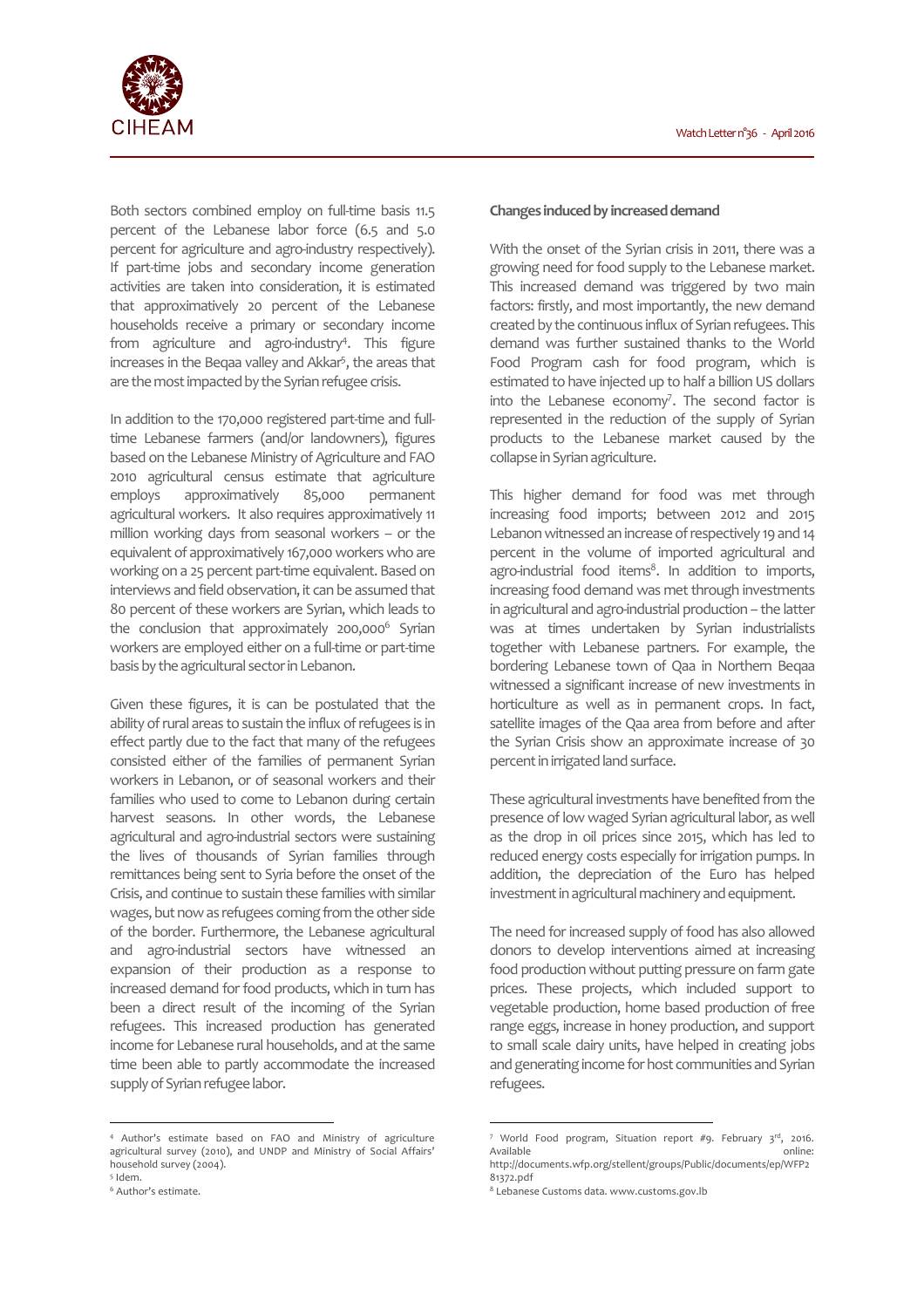

In addition, the higher local demand for food products has played a role in mitigating the negative impact of the closure of export market land roads passing through Syria. This was specifically the case for vegetables exports that were re-oriented towards the local markets. In addition, certain high value fruits such as avocado and cherries witnessed domestic prices relatively higher than export prices.

## **Changes induced by closure of export market roads**

The historical development of the Lebanese agriculture is largely based on a regional comparative advantage which allowed for export to the GCC. In the mid-1970s, the Gulf market would buy 75 percent of the Lebanese apple production, 60 percent of its citrus production and around 55 percent of its egg production<sup>9</sup>. Nowadays, GCC countries still absorb 91.2 percent of Lebanon's vegetables exports, but only around 38 percent of Lebanon's fruits exports. The rest are sent to lower value markets; for example, Egypt imports around 71 percent of apple exports which also represent approximately a quarter of total fruit exports. This increase in Egypt's share of apple exports is a clear reflection of loss in competitiveness of the Lebanese agriculture.

Within this context of decreasing competiveness, the Syrian crisis and the recurrent closure of the borders, as well as the risk involved with the export of products through the Syrian road channels has further increased the need for a restructuring of the production system. A number of efforts in this direction have been initiated. For instance, there is a stakeholder effort, supported by international donors, to restructure apple production around new varieties mainly dwarf varieties and trellis. Furthermore, Lebanese agriculture was able in recent years to develop semi-integrated value chains that were able to enter the EU and Russian market especially with grapes and cherries.

Today European markets represent 5 percent of total Lebanese fruit exports and there are high opportunities for increasing this share. This was made possible thanks to local initiatives led by traders. These initiatives aim at taking benefit of the Euro-med trade agreement signed between Lebanon and the EU that allows for windows of opportunities for exporting specific fruits during certain periods of the year.

These new competitive value chains were built around packers/ exporters who introduced fruit varieties demanded by the European markets (especially table grapes varieties), and adopted good agricultural practices as required by European markets. Packers/exporters, have served as focal points for small, medium and large-size farmers wishing to adopt modern agricultural practices to comply with the requirements of high value markets. Aware of a great opportunity for Lebanese agriculture<sup>10</sup>, international donors have supported the creation of these semiintegrated value chains including the implementation of new orchards.

Donors as well as local initiatives are also supportive of the tentative creation of semi-integrated value chains between agro-industrialists and farmers. These value chains were also oriented toward the US and the European ethnic food market, as well as in answer to the growing demand of both Lebanese and Middle Eastern diaspora.

Just as it has instigated short term investments catering to increasing demand, the Syrian Crisis has also acted as a catalyst for the re-structuralization of Lebanese agriculture and its movement towards higher value markets. From one side it has amplified the need for new markets following the closure of the border. From another side, it has produced a high supply of low wage agricultural labor, which in turn has lowered cost of production and thus encouraged investment - which also currently benefits from an overall favorable environment of low oil prices and a depreciated Euro currency.

 $\overline{a}$ 

l

<sup>10</sup> For example, there is space for additional expansion of Lebanon's export of grapes to the EU, in the UK and Germany import 18.2 per cent of the world total import of table grapes, both markets are growing at a 4 and 5 per cent annual rate respectively (Source: International Trade Center (ICT) 2014 data. www.tradema.org)

<sup>9</sup> A. Baalbaki and F. Mahfouz, The agricultural sector in Lebanon: Main changes during the civil war, Beirut: Dar al-Farabi, 1985 (in Arabic)